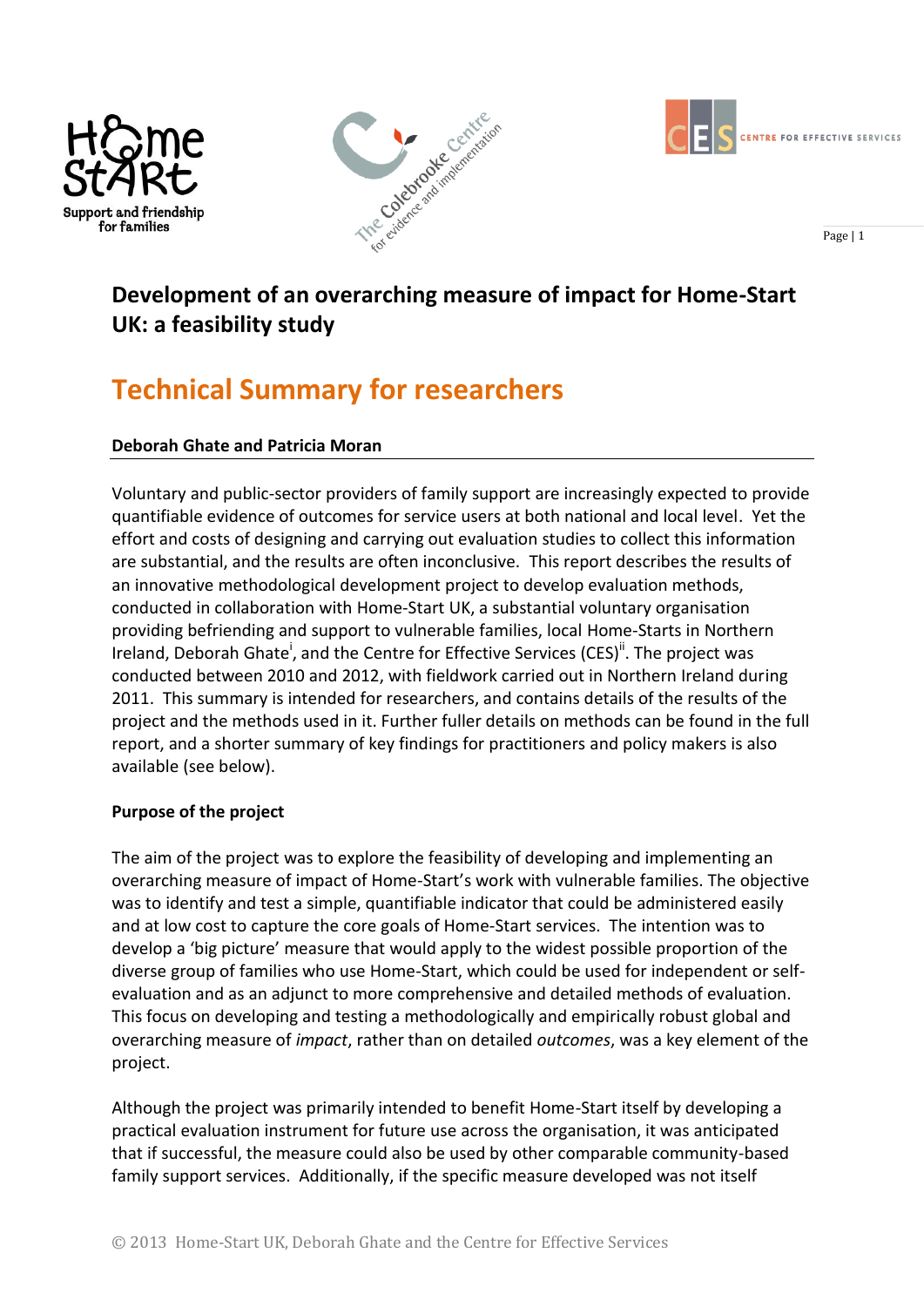appropriate for use by other services, it was intended that the methodology developed to produce the measure could be replicated to develop a bespoke measure suited to different settings and other service goals. The report therefore details not only the results of the project, but the specific process methods used to generate them.

#### **Background to the project**

Page | 2

Home-Start UK is a substantial voluntary family support organisation. It has worked across the four nations of the UK since 1973 through self-governing local schemes (known as 'local Home-Starts'), providing volunteer support and befriending to families experiencing stress, who have children under five. In 2010-2011, local Home-Starts worked with around 17,000 volunteers and provided support to around 36,000 families with 77,000 young children. The dominant route by which families reach Home-Start is through referrals by health visiting, social work or other health and social care personnel, although a substantial proportion of parents refer themselves. The service in principle allows universal access (i.e, is not targeted on specific groups but open to all), and there are no fixed eligibility criteria that parents must satisfy in order to receive a service. The kinds of stresses experienced by parents vary widely, for example living with disabilities, living in poverty, or having inadequate social or family support.

Home-Start provides a non-programmatic service approach that is responsive, *user-led*, and tailored to individual parents' needs. Although the nature of the service provided to each family is underpinned by common principles of working with families, the precise help delivered by volunteers and the duration of this help is negotiated individually, highly personalised, and varies from one family to the next. This is an approach typical of many established family support providers across Europe, in contrast to more formal models of intervention that use programmed, *theory-led* delivery that aim to deliver a more standardised package of support to service users.

In the context of these key features, the project addressed a particularly pressing current issue for Home-Start and for other services. For voluntary and public-sector providers of family support there is increasing pressure to provide quantifiable evidence of outcomes for service users at both national and local level, as part of a general trend toward more evidence-based approaches to service provision and results-based accountabilities. However, evaluation design and execution is especially challenging for services that, like Home-Start, operate on an open-access basis serving a heterogeneous range of needs. It is also methodologically challenging to design robust outcome measures for approaches that are highly flexible and non-standardised, where identification of the core outcomes that are anticipated is complex and will vary from one family to the next. In addition, there is a wellobserved, though under-explained phenomenon known to all seasoned family support researchers, policy makers and practitioners, which might best be described as a disconnection between different ways of assessing the benefits of services. Quantitative indicators sometimes show little or no change, even when qualitative methods find that the service is extremely helpful to parents. This can be observed in some of the mixed evaluation findings for Home-Start itself over the years, and in many other instances in the wider family support evaluation literature.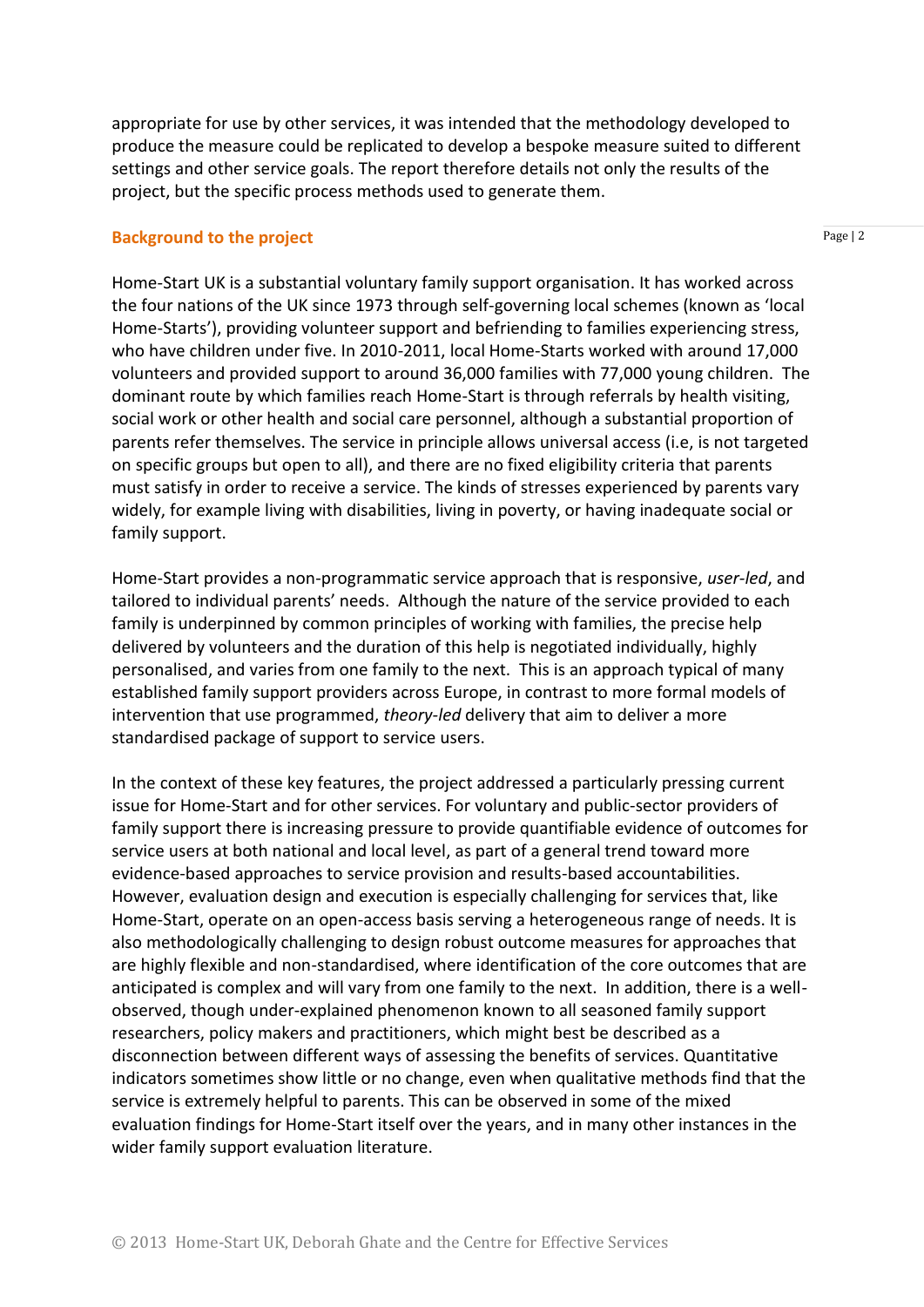Recognising these challenges, our approach began by making a theoretical and practical distinction between *outcomes* and *impact*. We used *impact* to describe the 'sum of the parts' of multiple outcomes: that is, the overarching, 'high-level' effect of a service that may be targeting a number of subsidiary outcomes. We conceptualised *outcomes,* by contrast, as changes over time in specific areas of learning, behaviour or life circumstances (e.g, parents' knowledge of child development, parents' methods of discipline, children's behaviour, mothers' mental health, increased social support and so on). In the project, we aimed to develop and test a single measure of ultimate and overarching impact: in effect, the core 'essence' of what a service like Home-Start is trying to achieve.



#### *Figure 1 A model for the relationship between outcomes and impact*

#### **Methods**

The project had five key stages, which are described in more detail in the report and summarised in the box below:

|  | Box 1 Methodology for the project |  |  |  |
|--|-----------------------------------|--|--|--|
|--|-----------------------------------|--|--|--|

- 1. Literature review and consultation to identify the key aspect of the service to be measured (the overarching change that Home-Start hopes to achieve, which could best capture the overall impact of the service)
- 2. Literature review and consultation to develop the methodology, including exploring the advantages and disadvantages of simple as opposed to complex measurement approaches
- 3. Consultation and development of three alternative measures to be tested, involving adapting existing, widely used measures
- 4. Testing using a repeated measures design by 12 local Home-Starts in Northern Ireland, with a sample of 76 parents, and three waves of data collection over a total average follow-up period of 23 weeks
- 5. Data analysis of results, and feedback from Home-Start co-ordinators on the process of administration, to explore the way the three measures worked
- 6. A final stage of further reliability testing on one of the measures that proved most successful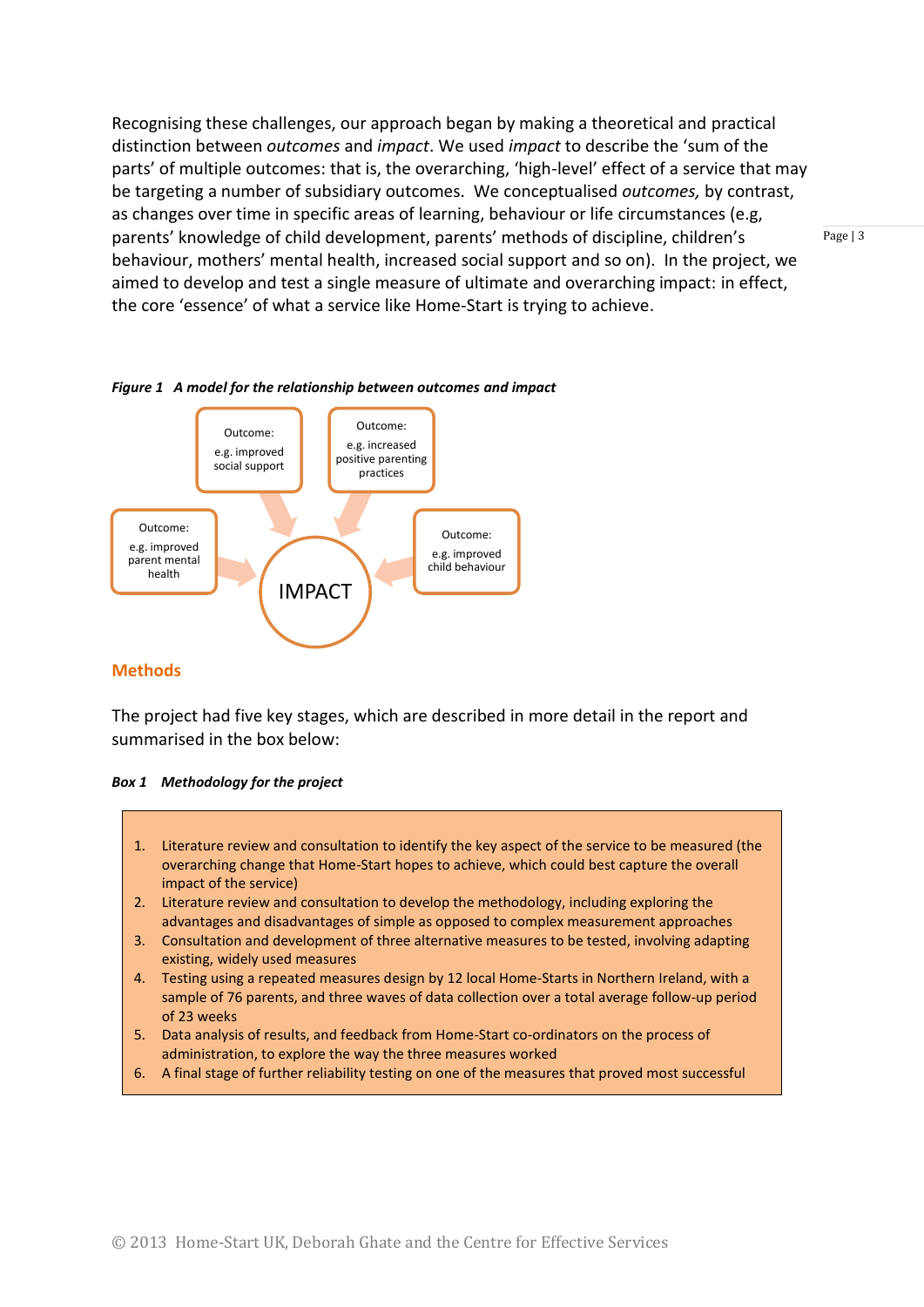#### **Identifying an overarching construct capturing impact**

Although there have been previous evaluations of Home-Start that have identified and measured the specific outcomes of the services for parents and children in various domains (e.g, mental health, child behaviour), no previous work had attempted to identify a single overarching indicator of impact. Therefore the study began with desk research and consultation with key stakeholders to identify the most appropriate overarching construct that could be developed into an overarching indicator: in other words the single most important aspect of parenting or family life that Home-Start might be seeking to change through its help, and that could be said to best capture the overall impact of the service.

To be valid, such a goal should be readily recognisable to the organisation's leadership, staff and volunteers as reflective of their intentions, and would need to be broad enough to apply to the widest possible group of parents who use the service. Such a change goal should also closely reflect the direct, on the ground support that Home-Start volunteers give to families. So, for example, overarching indicators associated with change for children (for example, improvement of child behaviour or wellbeing) were deemed unsuitable, because volunteers do not work directly with children but with parents, and any change at the child level associated with the support provided is mediated through parents. Indicators associated with change in parenting practices were also rejected (for example, disciplinary strategies), because although volunteers do give support to parents to change their practices, the specific practices concerned vary widely across all parents using Home-Start, making selection of a single suitably salient indicator impossible. Finally, to be practical, the change goal should be suited for development into a simple, brief quantitative measure, or already be developed in this way. Long or multi-part scales were therefore avoided.

The review and consultations with stakeholders pinpointed a group of related constructs that filled these criteria, mostly focused around the concept of parenting 'self-efficacy', and the plainer English construct of 'coping' with being a parent. Self-efficacy (sometimes called 'self-agency') in relation to parenting concerns the beliefs that a person has of his or her ability to organise and carry out the tasks of parenting. The empirical literature shows that higher self-efficacy is associated with more optimal parenting practices and better quality of parenting. It is also closely related to coping, which is the ability to manage situations, tasks and the wider role of being a parent in the face of stressful background circumstances. Consultations with Home-Start stakeholders also verified that enabling parents to manage stressful situations better, to feel more confident in their abilities as parents, and to take more enjoyment in parenting were key goals of the support offered. Measures of self-efficacy and coping and enjoyment of parenting were therefore sought for field testing.

#### **Developing the measurement approach**

Having identified a suitable group of constructs that might serve to capture impact, a short review of the methods literature was conducted, combined with seeking views directly from other researchers in the field, to identify existing quantitative measures with features that fulfilled our target criteria. These were that the measures should be: simple to understand and acceptable to Home-Start parents and volunteers (which generally meant, not strongly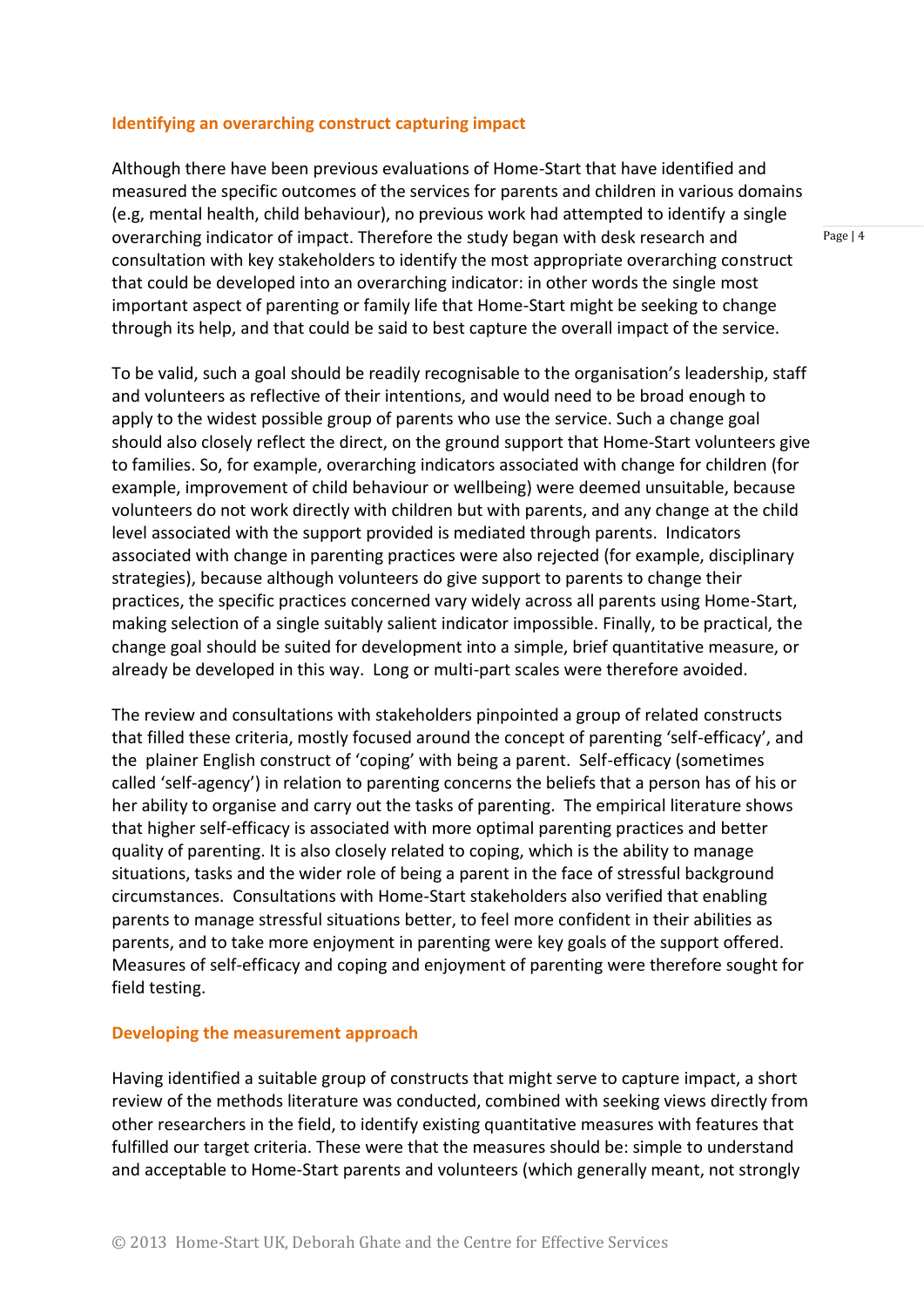'deficit' focused); brief and easy to administer at low-cost; suitable to be self-completed by parents; empirically tested and preferably 'normed' in larger or general population samples to give comparative data and the comfort of knowing the measures 'worked' in the field; and with robust psychometric features where known (i.e. with good content and face validity, good reliability/stability, and - critically - sufficient responsiveness to detect change in a small to medium-sized sample, since we anticipated attrition in the numbers of parents providing data over the course of the follow-up period).

Page | 5

In addition, the relative advantages and disadvantages of single as opposed to multiple-item measures were assessed, since our goal was to identify the shortest, simplest and least burdensome measure possible. Our review of the literature established that whilst multimeasure approaches remain the gold standard, and complex measures allow for more flexibility in analysis, there is much to recommend single item and short scales when used in evaluation research. In addition to manifest practical advantages, some evidence suggests that succinct and well-constructed single items may capture key information and discriminate between groups as effectively as longer and more complex measures. Our conclusion that there was no compelling evidence against the use of well-constructed single item measures in appropriate contexts, although whether short measures would prove sufficiently responsive to detect change over time remained a question for field testing.

#### **Selecting and field-testing the measures**

On the basis of the two reviews, three measures were identified. After consultation with Home-Start Co-ordinators these were agreed for testing, with adaptations where necessary:

- A. The Parenting Self-Agency Measure (PSAM)<sup>III</sup> a five item scale measuring parenting self-efficacy, developed in the USA but previously used in the UK, with a five point scale response format. Two items were adapted with permission from the author to remove references to a 'target' child to more closely reflect Home-Start's approach (volunteers do not single out children for specific attention)
- B. *Enjoyment of Parenting* a single item measure on a five point response scale, widely used by various authors and a feature of many longer scales
- C. *Parent Coping Scale (PCS)iv ,* a single item 'global coping scale' adapted from a measure developed for a national study of parenting in Britain and widely used since, with a four-point response scale expressed as statements. This was modified into a five point scale to improve the dispersion of responses to the measure, which had been observed in previous research to be abnormally distributed (proportions reporting the lower range scores were extremely low).

Correlation tests of the three measures were run to establish convergent and divergent construct validity (i.e, that all measures were addressing related constructs, but yet were not identical) and results were satisfactory.

The three measures were combined into a short questionnaire, reproduced in the Appendix to the main report, and twelve Local Home-Starts in Northern Ireland agreed to participate in field testing. Co-coordinators at each local Home-Start approached all parents starting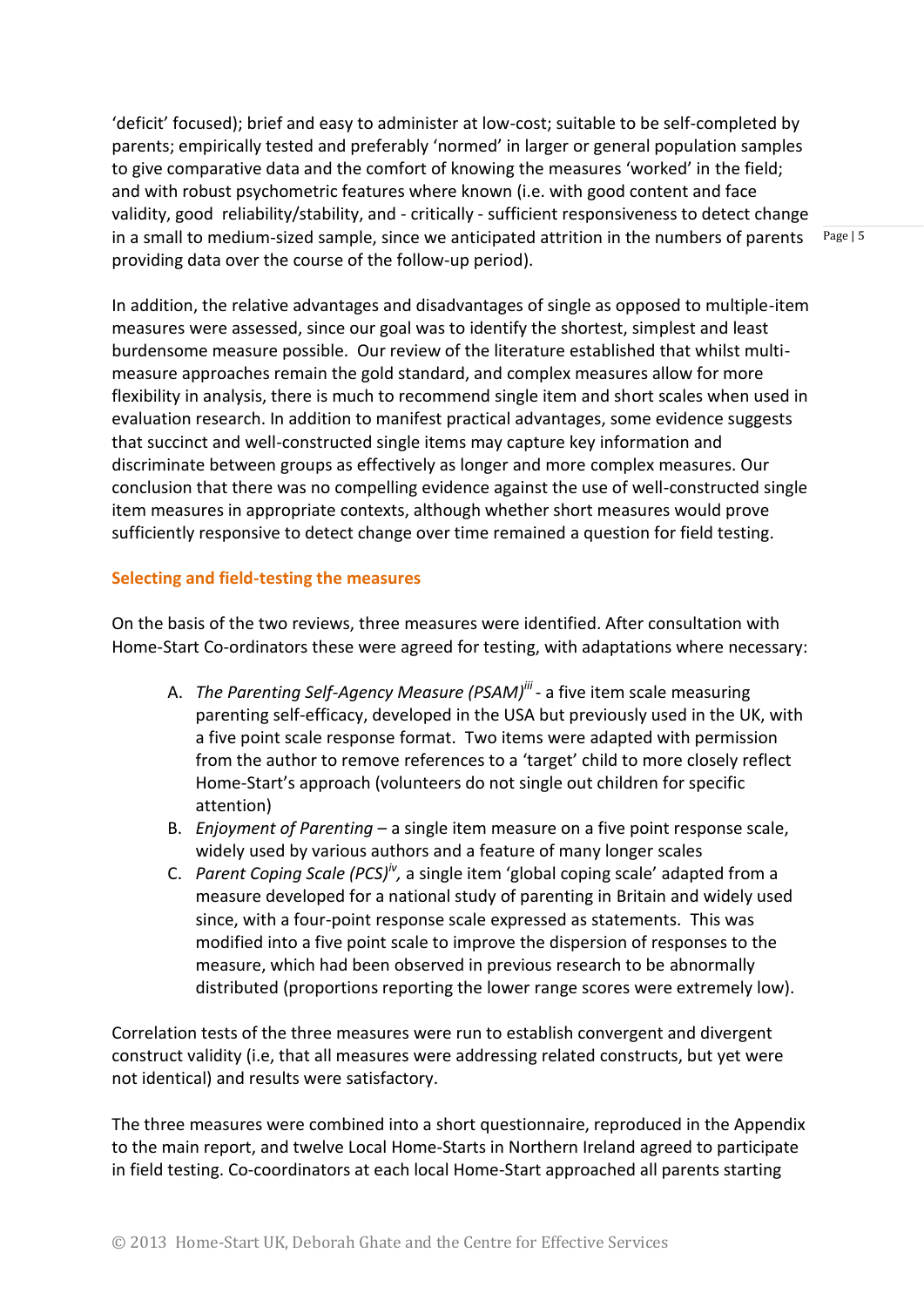Home-Start services from October 2010 to April 2011, seeking their consent to participate in the pilot study. Of 88 parents approached, 76 agreed, a response rate of 86% at Baseline, with demographic characteristics representative of the wider population of Home-Start service users.

The short questionnaire was administered by Co-ordinators to parents in the form of a selfcompleted booklet, which parents were asked to complete and then return to the Coordinator in a sealed envelope identified only by a serial number. This process was repeated at three time points, each approximately 10 weeks apart: Baseline (Time One): during an 'initial assessment' meeting; at a 10-week review meeting (Time Two); and at a 20-week review meeting (Time Three). In practice, the average total follow-up period was 23 weeks, and attrition at each stage as parents left Home-Start, or were unavailable for other reasons reduced the numbers to 51 at Time Two (67% of Baseline sample) and 34 at Time Three (45% of Baseline). Although attrition was substantial, analysis showed that the characteristics of those parents remaining in the sample to Time Three were not different to those of the Baseline and that most of the attrition at both time points was attributable to ceasing to use the service, giving confidence that the sample of parents remaining at Time Three were not unrepresentative of the Baseline.

#### **Results**

Results were inspected for plausibility and patterning, and compared to normed data where available. Change over the three time points was analysed using the appropriate nonparametric differences of means tests, and results are shown in detail in the main report. All three measures were found to be acceptable to parents, and two of the measures (A and C) showed sufficient sensitivity to detect statistically significant change over time. *Enjoyment of Parenting* (Measure B) was found to be subject to large ceiling effects (i.e. that proportions at the top of the scale at Baseline were already so high there was little room for improvement), and this measure was judged inappropriate to measure change.

Measure A, the *Parenting Self Agency Measure,* showed modest change in a positive direction between all three time points, but the changes were statistically significant only between Baseline and Time Two. Measure C, the *Parent Coping Scale*, showed the greatest sensitivity to substantive change in a positive direction between all three time points, with strongly significant differences detected despite the diminishing sample size. Measure A showed some evidence of a social desirability response bias leading to overly positive reports by parents, compared to data obtained with the same measure from less 'stressed' samples; Measure C showed the reverse, with Home-Start parents reporting plausible levels of coping difficulties on this measure. However, social desirability response bias could also not be entirely ruled out for this measure, according to process feedback from Coordinators.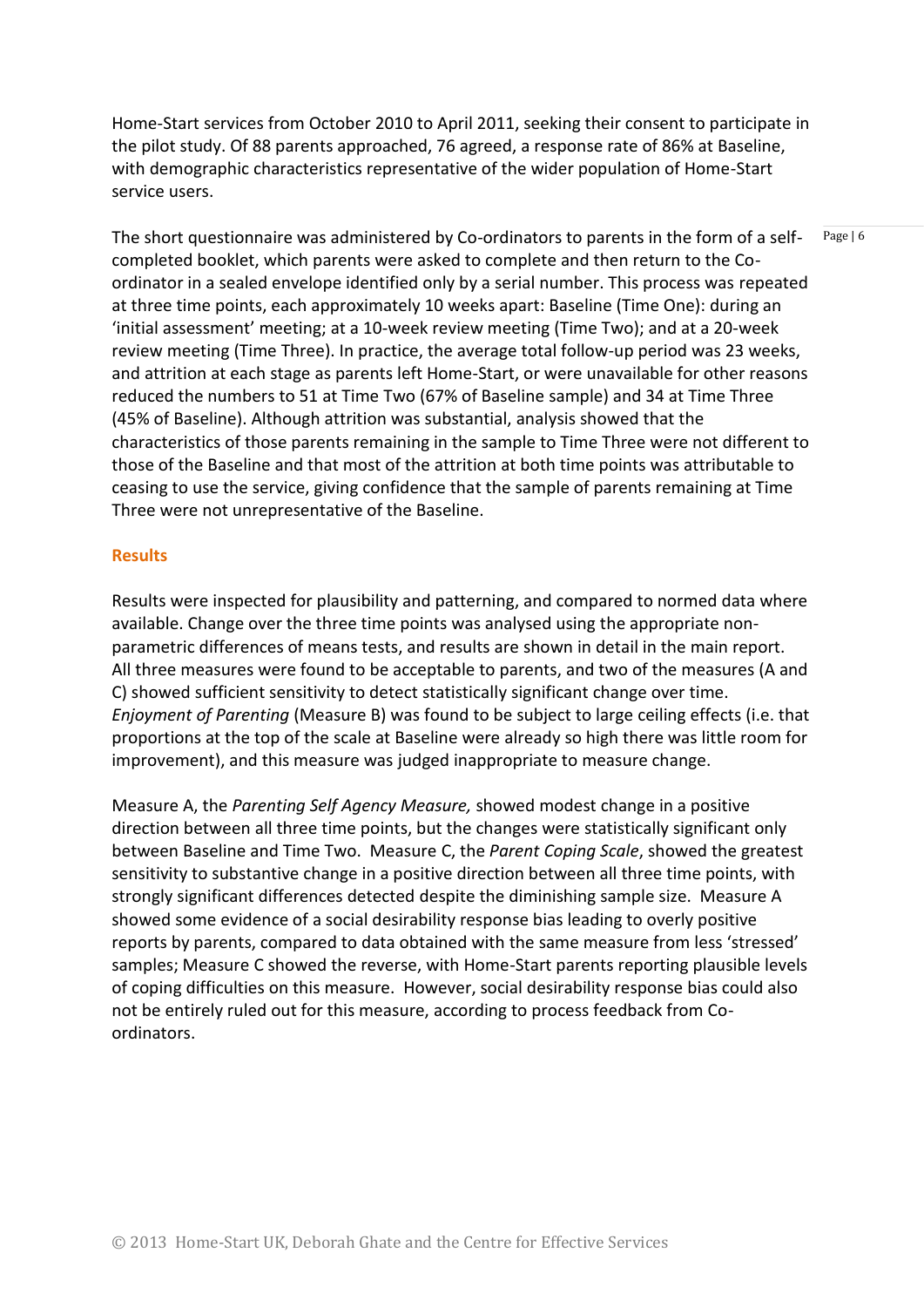Table 1 summarises the results for the sample remaining in the study to the final follow-up.

| <b>Measure</b><br>(Base at Time 3)                         | Time 1 (baseline)<br><b>Mean score</b> | Time 2<br><b>Mean score</b> | Time 3<br><b>Mean Score</b> | Significance |
|------------------------------------------------------------|----------------------------------------|-----------------------------|-----------------------------|--------------|
| Parenting Self-<br>Agency<br>Measure<br>(PSAM)<br>$(n=33)$ | 19.2                                   | 19.5                        | 20.4                        | n/s          |
| Enjoyment of<br>parenting<br>$(n=33)$                      | 4.4                                    | 4.5                         | 4.6                         | n/s          |
| Parent Coping<br>Scale (PCS)<br>$(n=34)$                   | 3.2                                    | 3.5                         | 3.7                         | p<.001       |

**Table 1. Summary results on the three measures at baseline, Time 2 and Time 3 for parents providing data at all three time points**

Page | 7

## **Process feedback from Home-Start Co-ordinators**

Qualitative feedback from Home-Start Co-ordinators on the process of administering the measures over time yielded many useful insights that are discussed in more detail in the main report. Although the Co-ordinators confirmed the overall validity of the constructs being measured, they also confirmed a suspicion of a social desirability response bias that had been raised during inspection of the results. They reported a degree of 'faking good' by parents, especially at the Baseline stage. This was possibly due to parents being unwilling to disclose the real extent of difficulties at this initial stage of relationship-building with Home-Start, or being anxious about the purpose of the data being collected, given that Coordinators themselves were themselves involved in the administration.

They also confirmed that the methods of administration must be very simple and streamlined so as not to delay and interrupt the flow of work for co-ordinators, and to minimise the burden on participating parents. It was also apparent that for some, the process of administering the measures interfered unhelpfully with the complex process of establishing trusting relationships between Home-Start and the parents who use the services.

#### **Conclusions**

This collaborative project was innovative in a number of ways. The approach was original firstly in its attempt to develop a measure of high-level impact rather than focusing on domain-specific outcomes; second, in the rigorous iterative approach we used to identify and validate an appropriate construct for impact, develop a suitable measure of that construct, assess the methodological implications of our plans, and field test alternative measures in collaboration with local Home-Starts; and thirdly in our use of feedback on the process from staff involved in the field testing who also deliver the services.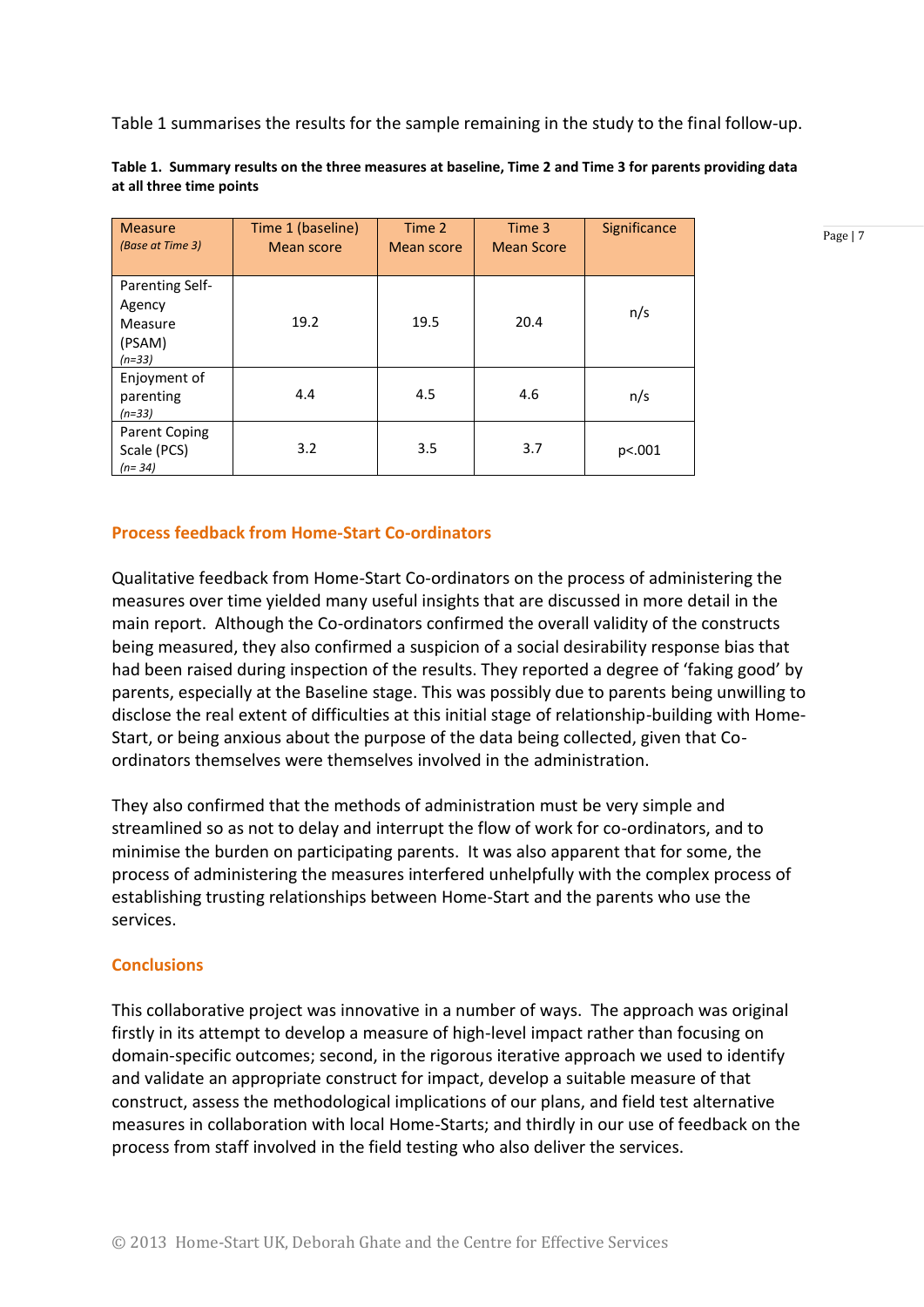The project has satisfactorily demonstrated that it is possible to develop and use a simple, low-cost overarching measure of impact for an open-access, user-led and community-based family support service delivered by volunteers across the UK. We were able to develop and implement a measure that was compatible with the service's broad intentions, acceptable to parents and staff, and satisfactorily robust as a measure of change over time. Two of the three measures that were tested proved satisfactory in terms of validity and sensitivity to detect change over a follow-up period; one, the *Parent Coping Scale*, showed greatest sensitivity to change and holds particular promise as a simple, low-cost measure that could be used by Home-Start and potentially also by other community-based services with similar high-level goals; see Box 2 for a summary of the properties of this measure. The project also has much wider applicability, in having developed a workable methodology for the development of other measures, in the case of services that seek other, different kinds of overarching impact.

#### *Box 2 Properties of the Parent Coping Scale*

The *Parent Coping Scale* demonstrated the following practical properties:

- Prefaced by a permission-giving, normalising statement worded in plain and colloquial British English that recognises variations in the daily 'lived experience' of parenting
- High acceptability to parents
- High saliency: widely applicable to parents of both sexes and in diverse situations, focusing on the broad parenting role, rather than specific parenting practices or relationships with specific children
- Uses a simple five-point response scale, formulated as statements
- Extremely brief to administer, either self-completed or interviewer-administered
- Easy to analyse
- Precursor measure normed in large-scale population surveys, providing comparable data for use in family support research

It also showed the following psychometric properties:

- Good face and content validity
- **•** Good construct validity
- Preliminary psychometric testing results indicate good stability and reliability
- High sensitivity to detect changes over time, in tests over a six month follow-up, even in a small sample
- Adequate dispersion, albeit with some qualitative evidence of social desirability response bias

The attempt to capture the broad, 'big picture' impact of a service may have more in common with qualitative research than other quantitative measurement approaches. In avoiding the pitfalls of trying to match fine-grained, domain-specific outcome measures to the diffuse objectives and fluid operations of many non-programmatic family support services, impact measurement, like qualitative enquiry, also relies on the synthesis of multiple contributory factors into overarching summative judgments. In this respect, wellconstructed measures of impact may help towards the bridging of the disconnection that often emerges when qualitative and quantitative research are employed together to assess the results of family support services.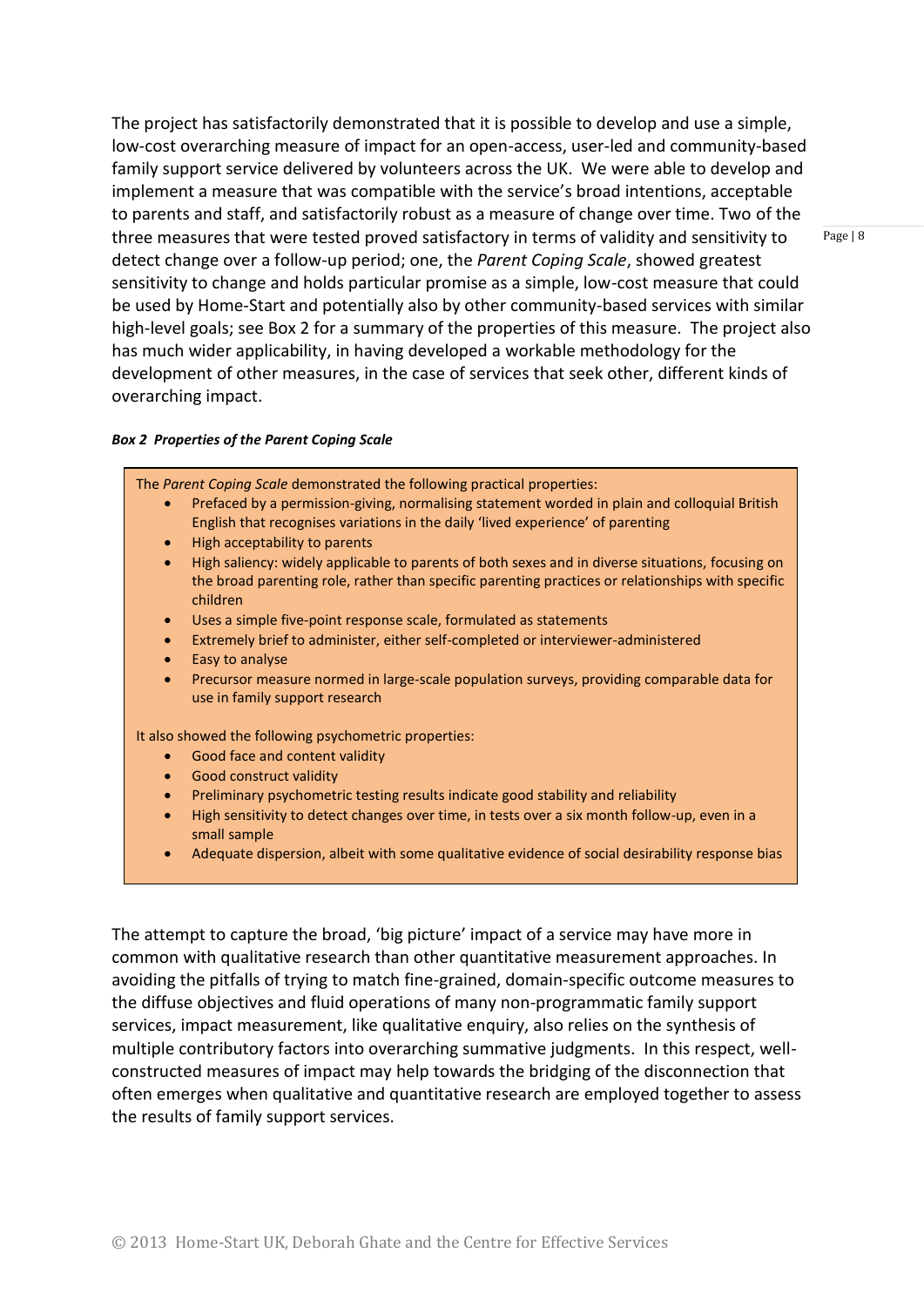A limitation of the project is that the measures were not tested against a counterfactual. This means that we do not know how the three measures might have performed in a group of parents who were not receiving Home-Start's services. It is possible that these measures would pick up the same degrees of change (or lack of it) irrespective of whether parents were receiving a service, or irrespective of whether that service was Home-Start or something else. A single overarching measure of impact is also not a substitute for the more detailed and fine-grained evaluation of outcomes in specific domains of parent and child functioning. However, where time and resources are limited, or where services need to assess their own high-level performance on an on-going basis without access to external research support, this method may be an important complement to more comprehensive approaches to evaluation.

#### **Specific recommendations**

The results of the project led us to make the following recommendations, which incorporate some modifications to the process we trialled:

For future measurement of overarching, high level impact of Home-Start's services we recommend the use of the *Parent Coping Scale (PCS*), which, of the three measures tested, appeared to achieve the best balance between practical, theoretical and scientific considerations. The *PCS* provides a global measure of 'coping with being a parent', a theoretically and empirically robust construct that is conceptually related to parenting selfefficacy and shown in empirical studies to be related to parenting practices, quality of parenting and a host of risk and protective factors for parenting and child development outcomes. Improving parents' sense of coping with parenting stress is recognised by Home-Start's stakeholders as a valid indicator of the intentions of the service, and 'coping' has a plain English meaning readily understandable to parents of all social and educational backgrounds. Future development of the measure should ideally test its behaviour in a comparison (non-service group).

Full details of the *Parent Coping Scale (PCS*), results from additional testing completed after the study, and how to use it, are available on the web at: [http://www.cevi.org.uk/docs/Parent\\_Coping\\_Scale.pdf](http://www.cevi.org.uk/docs/Parent_Coping_Scale.pdf)

Given the brevity and simplicity of the *PCS*, we also recommend that future use should explore the use of telephone rather than face-to-face administration methods. This would remove the need for local Co-ordinators or other Home-Start personnel to administer the measure, reducing both the burden on the service and the potential for social desirability response bias that arises when a person known to the respondent is associated with administration of the measure. Co-ordinators would still need to seek permission for ongoing telephone contact, but data could then be collected centrally, by an independent researcher or telephone research unit. This would allow for more accurate timing of followups, and also allow collection of data from parents who have completely ceased to use the service. Longer follow-up periods could also be employed, increasing the size and utility of the data-set for monitoring the longer-term impact of the service. All of these factors, if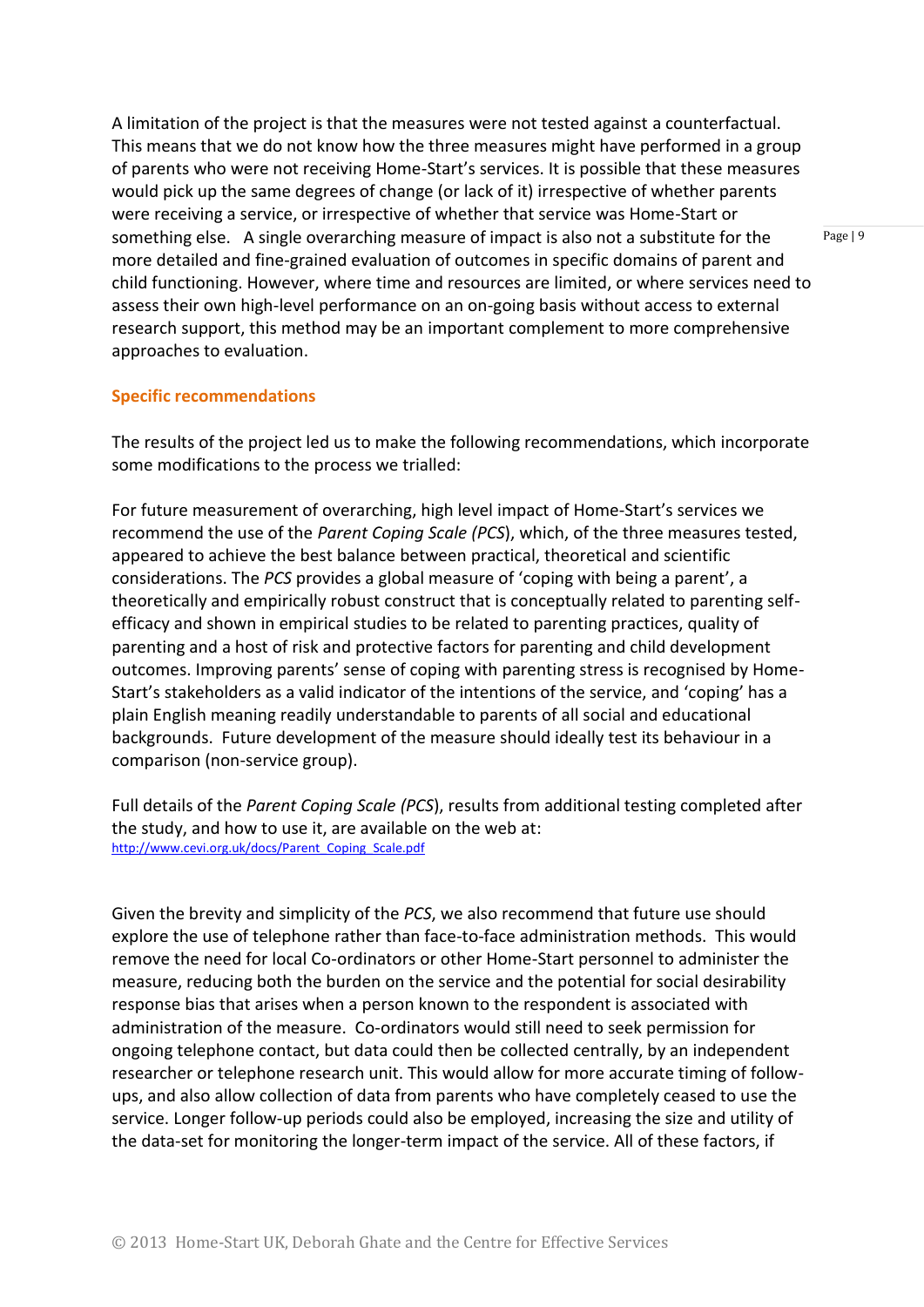implemented, may yield new insights into the workings of the *PCS* and will contribute to the further refinement of the methods described in this study.



*This project was undertaken as a collaboration between Home-Start UK, Deborah Ghate and the Centre for Effective Services*

i Deborah Ghate is the Chief Executive of the Colebrooke Centre for Evidence and Implementation, a UK-based independent not-for-profit centre for implementation science and practice, focusing on the implementation of better services and systems for children and families. She was the founding Chief Executive of the Centre for Effective Services, between 2008 and 2011.

ii CES is an independent not-for-profit centre for the promotion and support of evidence-informed policy and practice in child, family and community services in Ireland and Northern Ireland.

iii Dumka, L., Stoerzinger, H., Jackson, K., and Roosa, M. (1996) Examination of the cross-cultural and cross-language equivalence of the parenting self-agency measure. *Family Relations, 45,* 216-222.

<sup>iv</sup> Ghate D. and Hazel N. (2002) *Parenting in Poor Environments: Stress, Support and Coping* London: Jessica Kingsley Publishers